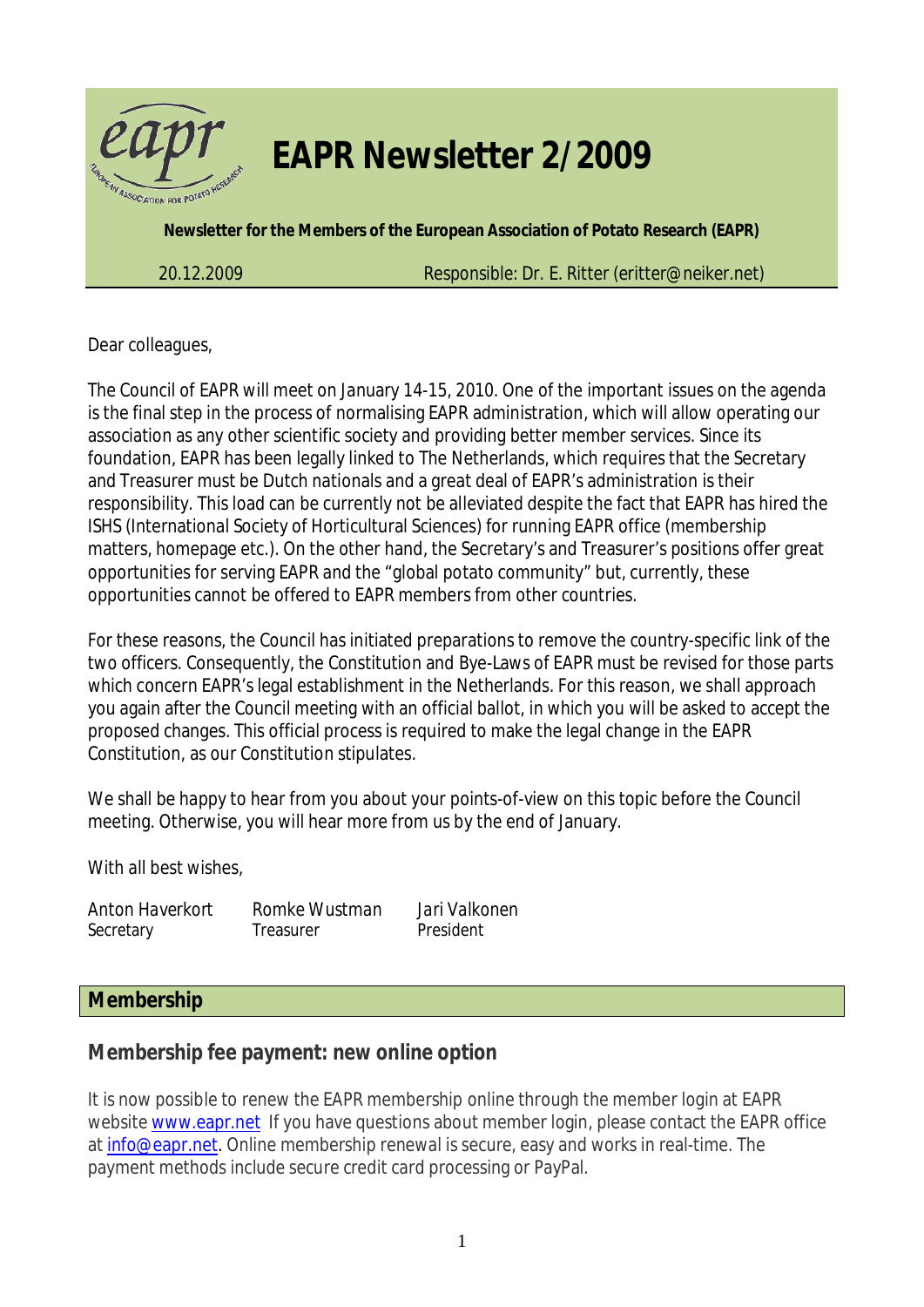The traditional payment system is still in place, just in case you would prefer to pay an invoice. Invoices will be sent to members from the EAPR administrative office during the first months of 2010. Invoice payment options include credit card or transfer of money into the EAPR bank account.

We would also like to encourage you to invite your colleagues to join EAPR. The membership application form is available at EAPR homepage: http://www.eapr.net/membership/membership-application/

Being a member of EAPR and paying the annual subscription of 60 euro offers multiple benefits:

- Online access to Potato Research, Euphytica, and American Journal of Potato Research.
- Members receive a print copy of Potato Research free of charge.
- Members are allowed to participate in the Triennial conferences and Section meetings at members rates.

*Romke Wustman*  Treasurer

#### **Potato Research**

We regret the distribution problems experienced with issues of *Potato Research* in this year. The publisher (Springer) apologizes. You should have received numbers 1, 2 and 3 of volume 52 some time ago. If you are missing any of these issues, please contact EAPR office at info@eapr.net

The fourth issue of volume 52 (2009) has been under preparation in December. Preparation of the first issue of 2010 has meanwhile been started.

*Paul C. Struik*  Editor-in-Chief

#### **Meetings**

**The 18th Triennial Conference of the EAPR** will take place in Oulu, Finland, on July 24-29, 2011. The organizing committee has had four planning meetings and most of the practical arrangements are in place. Please visit the EAPR2011 conference pre-announcement for further information so that you can initiate travel plans: http://www.eapr.net/meetings/

Congress Oulu is the office in charge of all practical arrangements for participants http://www.congressoulu.fi/index.html . Please do not hesitate to contact them if you wish to have help in planning a programme for accompanying persons during the conference or for holidays before or after the conference, or if you have any other questions related to the trip to Finland. Congress Oulu is in your service already!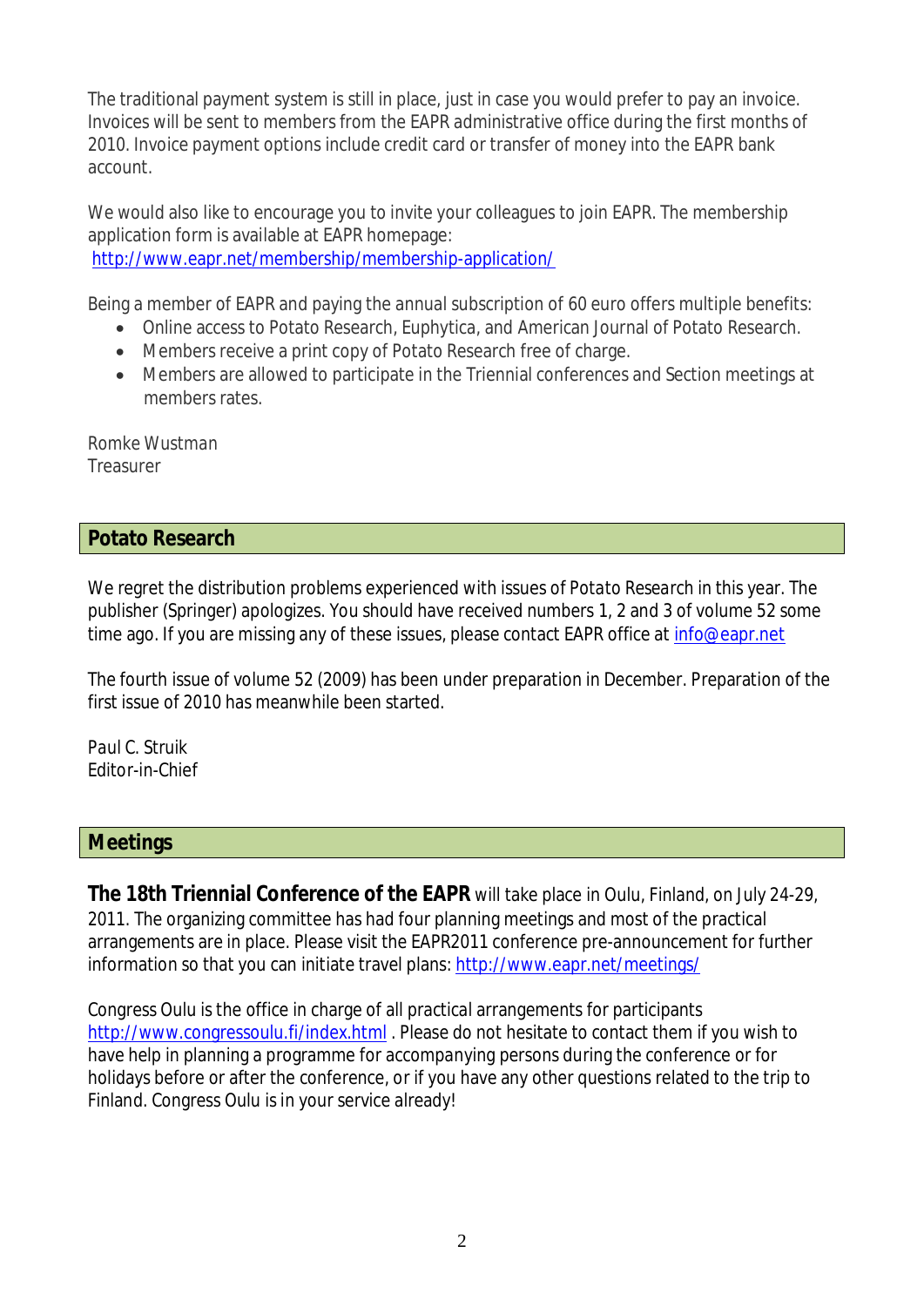#### **Section meetings in 2010:**

**Breeding and Varietal Assessment Section meeting** entitled "*Potato Breeding after completion of the DNA Sequence of the Potato Genome*" will be held in Wageningen, The Netherlands. The tentative dates are **June 28-30, 2010**. Updated information will be available at the section homepage http://www.eapr.net/sections/breeding-and-varietal-assessment/

**Virology Section meeting** will be held in Hamar, Norway, on **July 4-9, 2010**. Titles for offered presentations should be submitted latest on February 1, 2010. Please see the announcement for further information: http://www.eapr.net/sections/virology/

**Pathology Section meeting** entitled "*Potato Pests and Diseases: Old Enemies, New Threats*" will be held in Carlow, Ireland, **September 13-16, 2010**. For further information, please visit**:**  http://www.eapr.net/sections/pathology/

**Agronomy & Physiology (AgroPhysiology) Section meeting** will be held in Turkey on **September 20-24, 2010**. For further information, please visit: http://www.eapr.net/sections/agrophysiology/

Engineering and Utilization Section meeting was held in 2009 in association with the Potato Europe Congress in The Netherlands.

#### **Other meetings in 2010:**

#### **Euroblight Workshop**

The 12th Euroblight Workshop will be held in Arras, France, on **3-6 May 2010**. The main objective of the Workshop will be to present and discuss recent results on integrated control of late blight (*Phytophthora infestans*) and early blight (*Alternaria*).

#### **Country representatives**

The EAPR has Country Representatives (CR) in 25 countries. You can find the names and e-mail addresses of the CRs at the EAPR homepage: http://www.eapr.net/organization/ Please, feel free to contact your CR, if you have any questions or problems related to our organization. We will help you!

The Council is interested in appointing a CR from all countries with EAPR members. If your country was still without a CR, please do not hesitate to contact me (norbert.haase@mri.bund.de) with suggestions for suitable persons or if you yourself would be interested to be the CR.

#### *Norbert Haase*

Council contact member for country representatives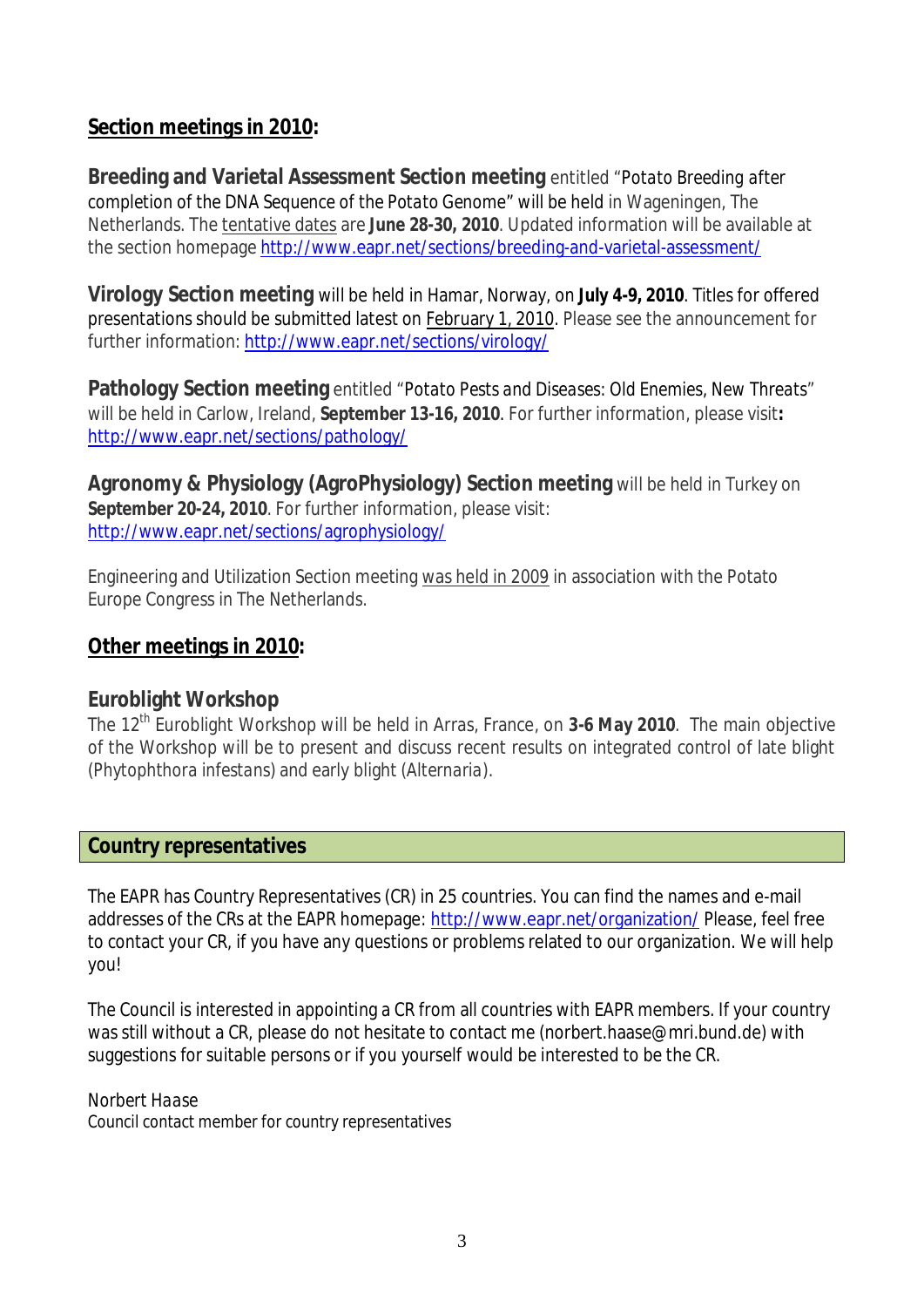#### **News from EAPR Members**

#### **Honorary Member**

During the 17th Triennial Conference of the European Association for Potato Research in Brasov **Dr. Gheorghe Olteanu** was conferred the honorary lifetime membership of the EAPR. His resume below shows why he deserved the title. The other new lifetime honorary member, **Melvin Askew**, was presented in the previous newsletter (1/2009).

**Gheorghe OLTEANU** 

*Data and birth place:* 23 April 1940, MediaƔ, jud. Sibiu, Romania *Studies:* 

1. University of Agricultural Sciences (USAMV) Cluj-Napoca, Agricultural Faculty (1965);

2. University of Sciences from Bucharest, Faculty of Biochemistry (1972).

Post-graduate courses in the field of biochemistry, crop physiology, modelling and simulation of plant growth and yield accumulation in different scientific centers in Germany, The Netherlands, the United Kingdom and the United States of America.

#### *Research on potato in Romania*

- Biochemical resistance against late blight
- Biochemical characterization of potato varieties with the electrophoresis method
- Establishment of the physiological basis of potato production
- Modelling and simulation of plant growth and yield accumulation
- Precision farming

*Publications:* 1 book (Romanian Academy Award – 1989), 6 chapters in different books; 120 scientific papers in national and international journals.

#### *EAPR activities:*

EAPR member since 1976. Olteanu has attended, with oral and poster presentations, eight EAPR Triennial Conferences (Munchen 1981, Interlaken 1984, Paris 1993, Veldhoven 1996, Sorrento 1999, Hamburg 2002, Bilbao 2005, and Brasov 2008). During the years, he has successfully encouraged potato specialists in Romania to become EAPR members. He has made valuable contributions in the EAPR council meeting in Brasov, Romania, in 1984, the Agronomy Section meeting in Mamaia, Romania, in 2004, and in various roles for organization of the  $17<sup>th</sup>$  Triennial Conference of EAPR in Brasov 2008 and editing of the Abstract Book.